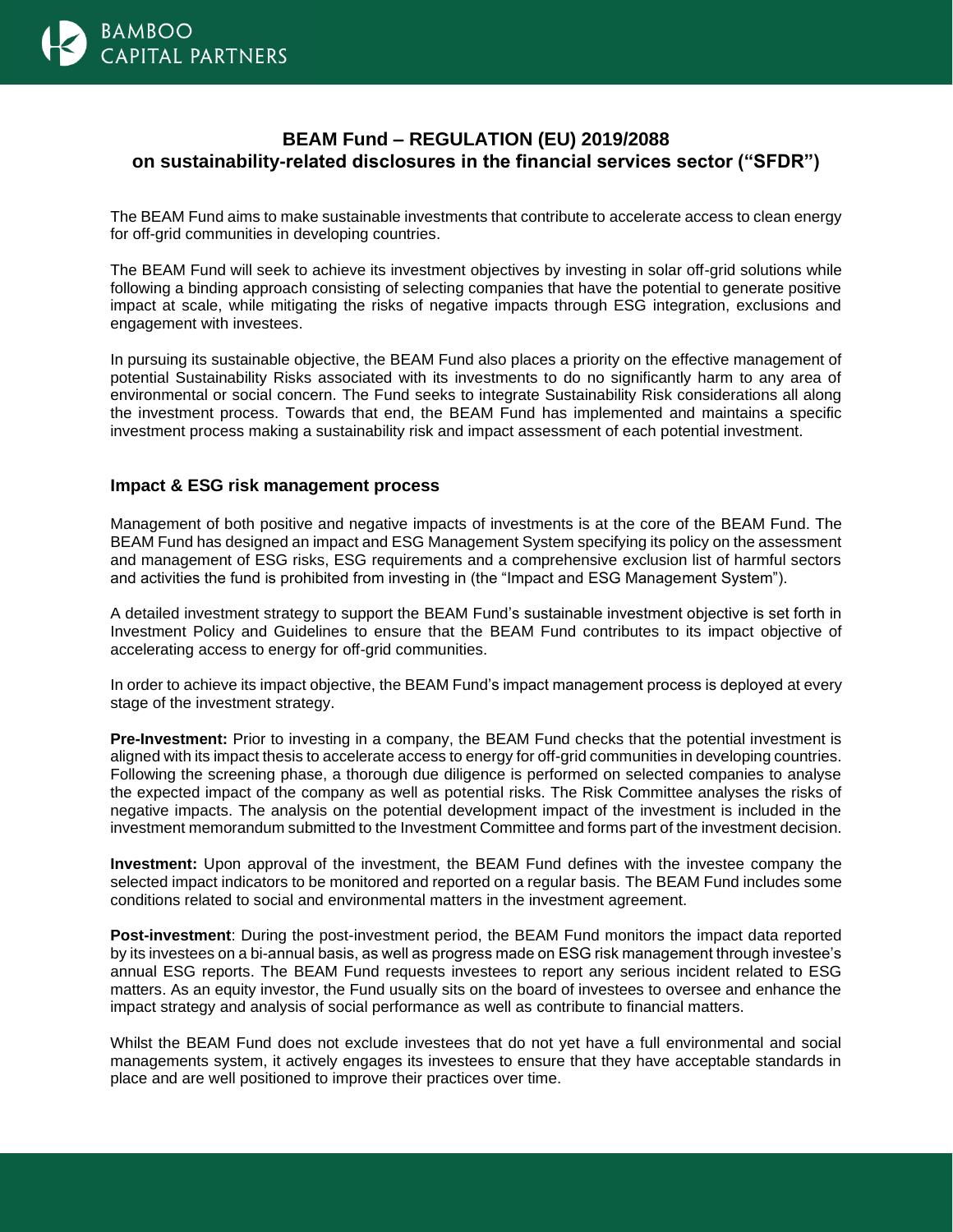The social and environmental performance of our investments is periodically evaluated. Some of the key indicators used by the BEAM Fund to measure the attainment of its impact objective include:

- Number of new connections
- Number of direct beneficiaries with new access/improved access to energy
- Installed capacity
- Amount of electricity generated
- Number of active connections
- CO2 Emissions saved
- Number of people employed
- Number of women employed
- Number of direct jobs created
- Number of direct female jobs created
- Number of indirect jobs created
- Number of enterprises supported

## **Integration of sustainability risks into the investment decisions of the BEAM Fund**

The BEAM Fund integrates Sustainability Risks into decision-making and investee engagement throughout the investment process. The BEAM Fund has defined an exclusion list of harmful sectors and activities in the Investment Policy and Guidelines that the BEAM Fund is prohibited from investing in. The BEAM Fund's investment evaluation of investees includes an environmental, social and governance (ESG) questionnaire assessing potential ESG risks.

Throughout its portfolio of investments, the BEAM Fund collects, analyzes and consolidates the impact metrics of portfolio companies. The BEAM Fund has designed a list of impact indicators to be monitored and reported on for each investee, aligned with the Fund's impact thesis. Investees also provide annual updates related to their environmental and social management system, improvements achieved in ESG and further actions to be undertaken. The BEAM Fund reports back to its investors on progress through a biannual impact reporting and an annual ESG report, and informs them of any development that can affect the impact of portfolio investments.

Engagement with investees, including on ESG matters, is an integral component of the BEAM Fund's investment cycle and contribution to positive development impact.

## **Assessment of the likely impacts of sustainability risks**

The BEAM Fund is exposed to sustainability risks in the form of ESG events and conditions that can have negative impacts on the assets, financial and/or earnings situation, or the reputation of the BEAM Fund. The BEAM Fund is exposed to the sustainability risks that its investees are exposed to through their operations and clients. This risk is amplified by the often weaker environmental and social laws and enforcement thereof in the developing countries in which the BEAM Fund operates.

The BEAM Fund's portfolio is focused on solar off-grid energy access in developing countries. Given the BEAM Fund's portfolio composition, investees targeted by the BEAM Fund may trigger the risk of negative impact on the environment and society in the form of electronic waste, release of hazardous substances and materials, water pollution, threats to local biodiversity, child labor, forced labor or exploitative working conditions, hazards to health and safety, lacks in client information and/or protection, location in areas subject to extreme weather events, social and/or environmental risks in the supply chain, corruption, money laundering and/or link to armed groups. If not adequately managed, these impacts may negatively affect the investees' reputation, regulatory compliance and financial viability. Given the BEAM Fund's strategic impact focus, such impacts can in turn negatively affect the BEAM Fund's risk profile, reputation and/or its financial and/or earnings situation.

However, these sustainability risks are mitigated by the BEAM Fund's investment strategy to generate positive impact by focusing on solutions to improve access to clean energy, as well as by the Fund's exclusion list, ESG risk assessment and monitoring. The Fund applies an exclusion list prohibiting activities